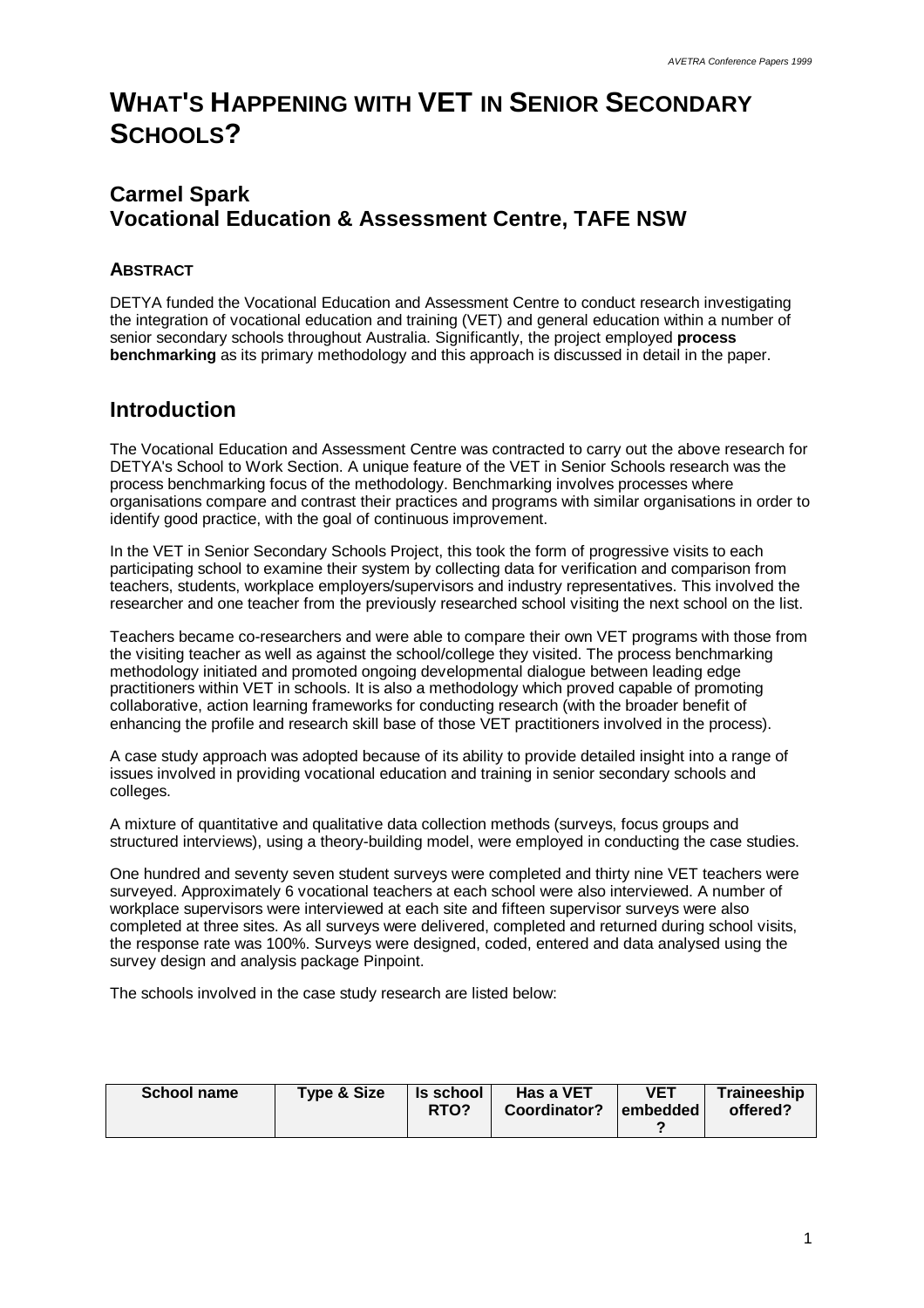| Erindale College,<br>Wanniassa, ACT                                      | Senior College<br>910 students                                     | Yes        | Yes<br>Part time                       | Yes                           | No         |
|--------------------------------------------------------------------------|--------------------------------------------------------------------|------------|----------------------------------------|-------------------------------|------------|
| James Harrison<br>College, Geelong,<br>Victoria                          | Years 7-12<br>370 students                                         | <b>Yes</b> | <b>Yes</b><br>3 hrs per week           | <b>Yes</b>                    | <b>Yes</b> |
| <b>Claremont Senior</b><br>Secondary College,<br>Hobart, Tasmania        | Senior College<br>950 students                                     | Yes        | Yes<br>Full Time                       | <b>No</b>                     | Yes        |
| Paralowie R-12 School<br>Adelaide, SA                                    | Years R-12<br>1,230 students                                       | No         | Yes<br>3-4 hrs p.w.                    | Yes                           | No         |
| Cluster of Kwinana,<br>Rockingham & Safety<br>Bay Senior High<br>Schools | Years 7-12<br>Kwinana 970<br>Rockingham<br>1060<br>Safety Bay 1124 | <b>No</b>  | Yes<br>Full time for<br>cluster        | No.                           | Yes        |
| Centralian College<br>Alice Springs, NT                                  | Senior College<br>202 in VET                                       | Yes        | Yes                                    | Yes                           | <b>No</b>  |
| St Edmund's & St<br>Mary's Colleges,<br>Ipswich, Qld                     | Years 7-12<br>1,300 combined                                       | No         | Yes<br>Full Time over<br>both Colleges | <b>No</b>                     | Yes        |
| <b>Bradfield College</b><br>Crows Nest, NSW                              | Senior College<br>640 students                                     | Yes        | Yes<br>Full time                       | Not yet but<br>coming<br>soon | Yes        |

The research was conducted throughout 1998.

# **Process Benchmarking Approach**

Process benchmarking is a relatively untried action learning approach when placed alongside case study research, as it was in this project. How this was done, together with feedback on the process from practitioners, is outlined below. Teachers involved in process benchmarking say they learned a great deal which has benefited and improved their own practice and the VET programs in their schools. Their learning is also included.

### **1 STRUCTURE**

#### **Pre-visit**

Each of the eight case studies involved in the project (one case study in each state/territory) was asked to designate a key contact person who was closely involved in the school-to-work program. This person had the primary involvement in the benchmarking activity and functioned as a "coresearcher" to the VEAC researcher.

All teachers were provided with detailed information about the project, the structure of the visit and their role as both host teacher and co-researcher. Information on being a co-researcher included the following guidelines:

Part of every teacher's work involves research. In a process such as this, it is helpful to document the particular skills we will use. Generally, the type of skills required for anyone conducting research are:

a genuine interest in the research area empathy and sincerity, to make respondents feel at ease listening skills - not doing too much of the talking questioning skills to encourage respondents to talk freely maintaining confidentiality keeping to the interview questions, to enable comparison of data impartiality / an ability to keep one's own bias aside. It is not the researcher's role to make judgments about the values and beliefs of respondents accurate note taking awareness of current issues within the research topic adherence to research Code of Ethics (attached)."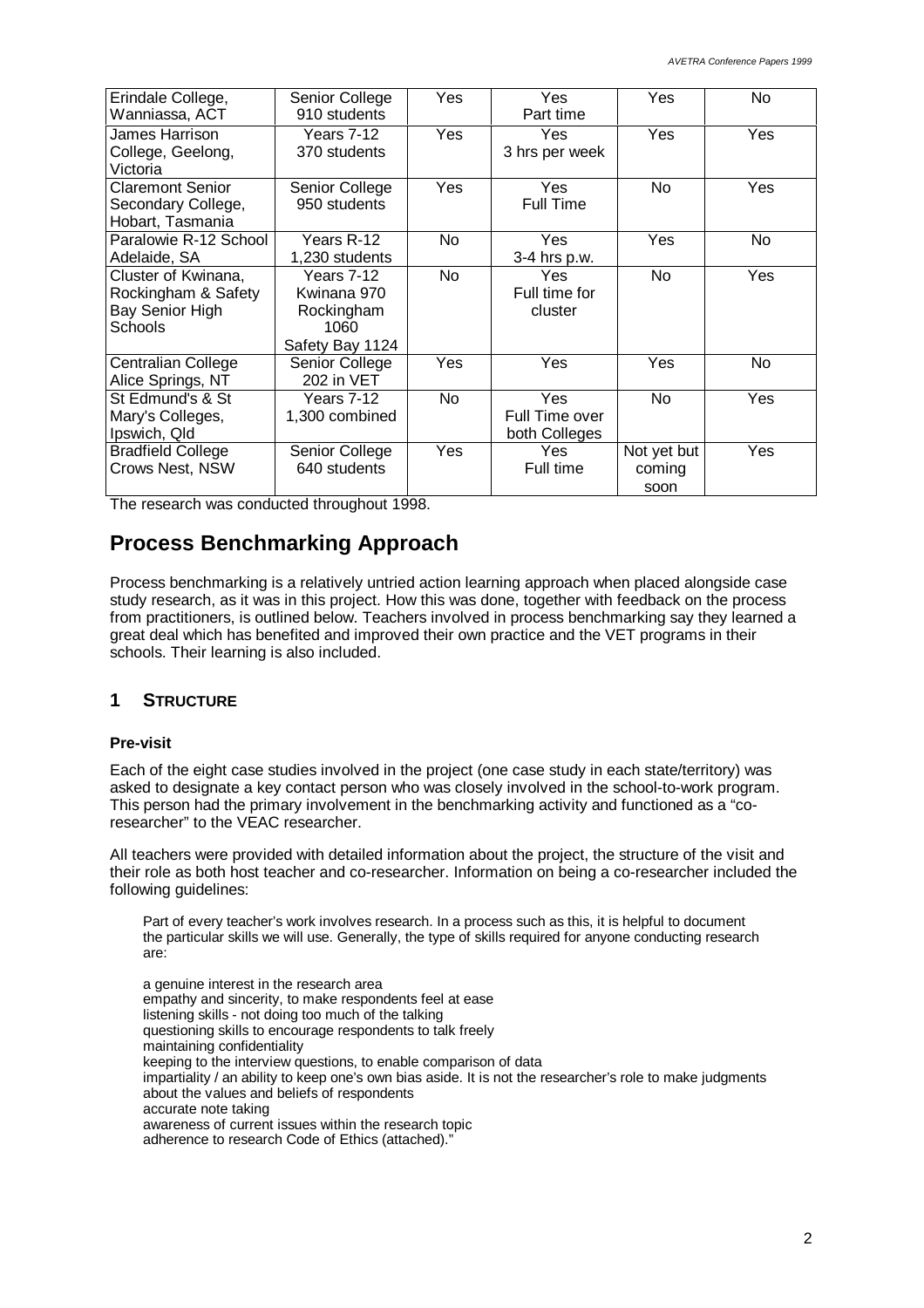#### **School visits**

Each school was visited by two people: the VEAC researcher, Ms Carmel Spark, and the coresearcher from the previously researched school. Visits lasted approximately three days. An introductory presentation by the host school initiated proceedings. An overview of existing activities and systems regarding provision of the VET program at the school were presented The visiting coresearcher then presented a brief overview of their school's particular VET program.

The host teacher organised interviews, focus groups and survey distribution with employers and workplace supervisors, VET teachers, non VET teachers, students, external training providers and parents.

On the last day of the visit, a meeting occurred between the visiting researchers, the designated teacher and school managers. It covered observations by the host school of the research process, feedback from the researcher and co-researcher on the school's program and comparisons with other programs. This final meeting ensured the site report would not arrive at the school with any 'surprises'.

Teachers were asked to keep a written record of their reflections after visiting another school as well as any new ideas or changes they may have made to their programs as a consequence of being involved in the benchmarking process.

#### **Post visit**

A draft of the research findings for each school was sent to the School Principal and relevant staff for comments and corrections. Schools then received all eight edited site reports.

The final part of process benchmarking occurred when all eight teachers met together in Sydney for a full day to discuss and reflect on issues in VET, what they had learnt from being involved and any changes they had implemented or were planning to implement as a result of the research project. These conversations were taped and are reported on below.

#### **2 TEACHER FEEDBACK ON PROCESS BENCHMARKING**

Teachers were unanimously enthusiastic about the use of process benchmarking as an action research method for field practitioners. They made the following comments about what they liked about process benchmarking.

Going into the other schools was fantastic because we're teachers ourselves. To walk into another school you immediately had a rapport with all the other teachers, and it didn't take very long to understand the problems they were facing, even though you were from a different state and system. I found that really good. Beyond the research question.

Who normally asks teachers and students about these things? This part came across strongly in this project.

The research has helped us with planning and other decisions we have to make. Don't ever have time in a school to do research properly.

In future, we could use each other as consultants. If I've got a particular program I wish to initiate and I know another school is doing it, we could use each other in that way. *(many agreed)*

One of the most important things from the project was gaining the network. Being able to contact other teachers has been very valuable.

I work statewide in Tasmania with a team of 13 other VET Coordinators. I was able to go back and report on what I'd seen and share that information with them. As some of them are new, this was useful. I was also able to share with my college coordinators who had no understanding of the different ways VET is being delivered around Australia.

I like the case study idea of research, the personalisation rather than statistics.

I don't know if I could be working in this area if it hadn't been for the project to give me the impetus to keep going and with realising that so many things are happening in the country and it is an exciting area to be working in, and we are all still breaking new ground as we go.

One teacher described what it was like visiting another school: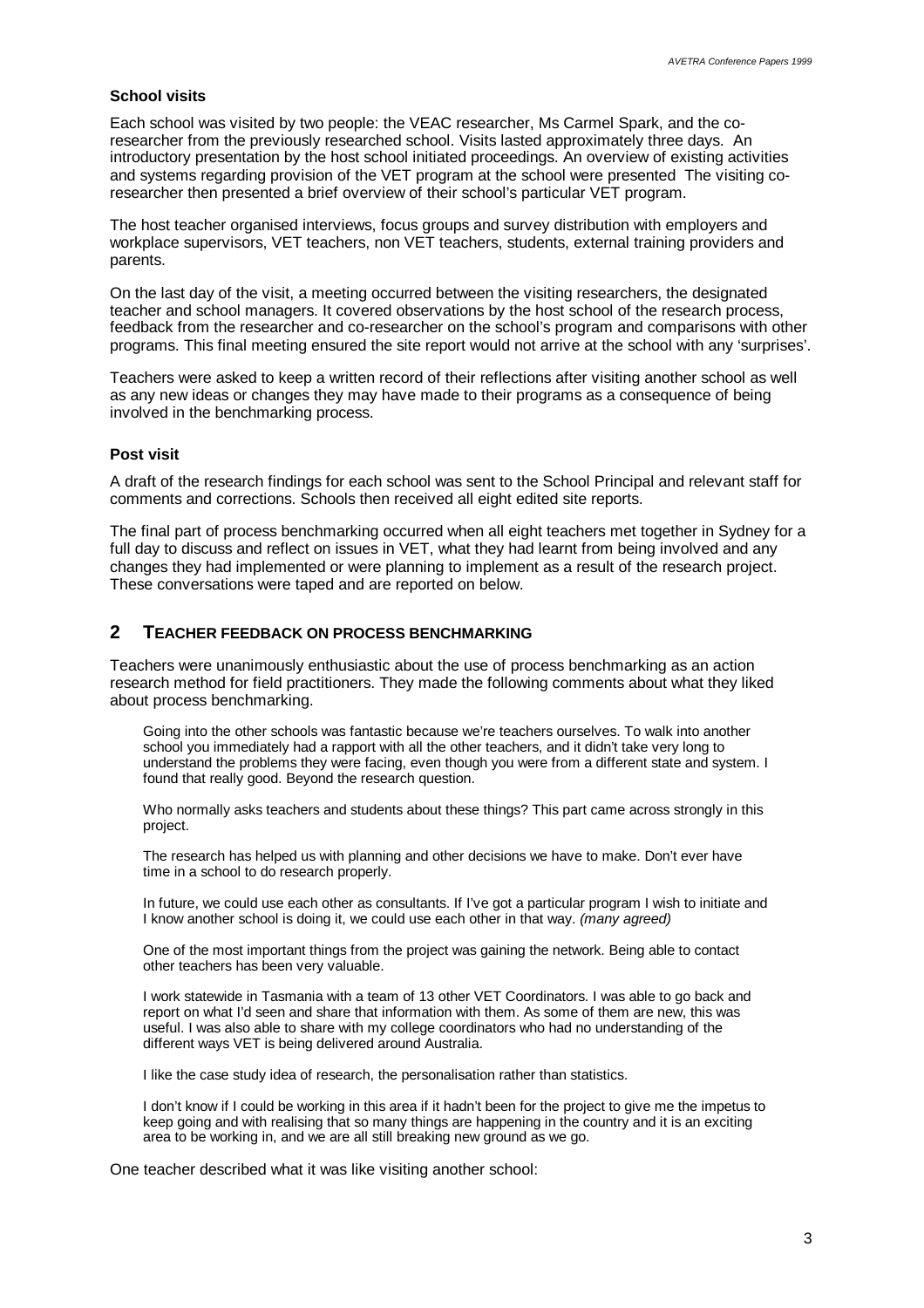All the time I was reflecting on my own program, my school and it immediately highlighted the differences, strengths and weaknesses, for me. That was going on in my head the whole time.

All teachers agreed that receiving 'warts and all' feedback about their programs via the site report was very useful:

Having read your own site report, particularly the shortcomings, it was good to see a visitor was able to draw those out. Teachers are not going to tell me. If that was the only thing that came out of it, that you had another view of your own program, it would be worthwhile.

The real value of the research project for us is that we've been going through a process of introspection anyway. I've taken the report on us and analysed some of the issues. It's been incredible from that point of view. At first I had a down because of the 'negativity' that came through. But I stepped back and looked at it differently.

Getting the site reports has been fantastic. And the fact that it's a different context for every school, everyone's problems are different - there are pieces from each place I found really relevant to us. There is a lot of information in the reports and I want to read them in more detail. This whole project to me is going to be so beneficial in planning for the future.

Teachers valued having a day together towards the end of the project to reflect on the process and what they had learnt:

What's been valuable about today is that this is an excellent sized group. Having a three day school visit and then being able to synthesise it like this is wonderful. I'll get far more out of these than I'll ever get out of a national conference.

This feedback day was good because it forced me to have a look at the reports and to think about them. In the job's we're doing, we have a pile that high to read. As things come up now I'll think 'oh yes, I have something on that' and I'll go back and refer to it. It triggers thinking/matching ideas. Made me reflect, made me make use of it.

It's really motivating being with all these other keen people. Takes you out of your own little box."

Improvements which could be made to the process

While an hour and a half was set aside for the visiting teacher to present their school's VET program, rarely was that much time available. And because the host teacher was so busy organising for the visit, they were not ready to take on board information about another school's program.

Yes, I was always worried the next interviewee wasn't going to turn up.

Teachers said they would have benefited from having all teachers meeting both at the beginning and at the end:

You could set up some of the areas you want to have a look at, to give it focus and get a feel for the other schools' programs.

The teacher from the school first visited was disadvantaged by the lack of preparation time (it occurred during the second week of the school year) and by the process being 'tested out' in her school.

The teacher from the last school visited said:

Being last was an advantage, as our staff really wanted to know what the visiting researchers thought of us. A real live researcher, and someone who had never been there before, told us what they saw, gave us some feedback. Teachers loved it, turned up in huge numbers. We have so many visits about our programs and we never hear anything back. So much has been written about us but we've never read it, never been sent a copy.

Generally, though, all teachers thought the research approach did not really need changing:

Can't really improve the bit of the teacher visiting you. I think it was a good process - you can't improve the process. You need the pressure on you.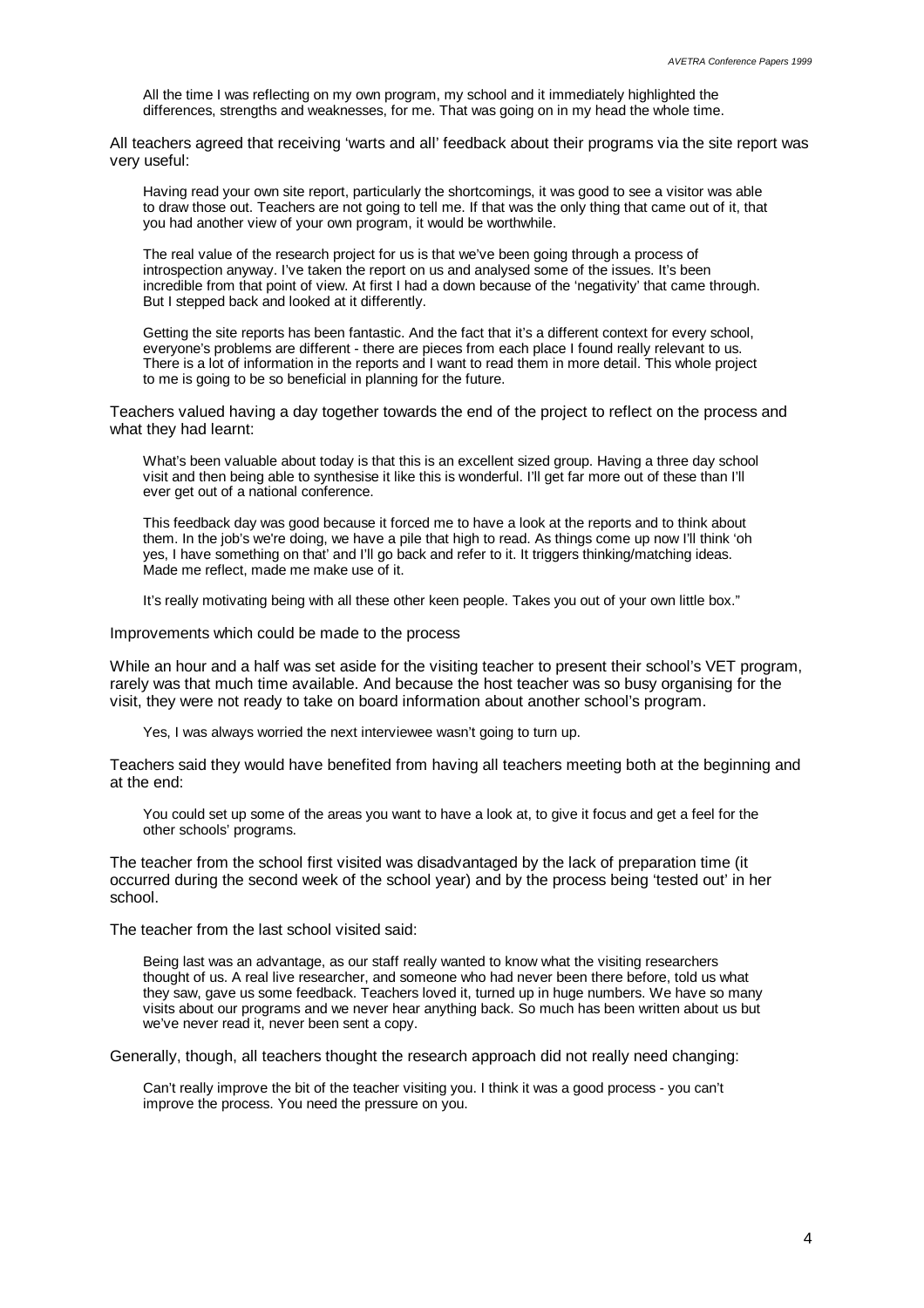### **3 REFLECTION ON TEACHERS' LEARNING**

At the final meeting teachers reflected on the learning they had experienced from being involved in process benchmarking. Site research reports on each school had been circulated to all teachers before the meeting. Information from these discussions provides valuable insight into the learning that occurred and the subsequent changes to VET practice teachers have made.

#### **Learning involved:**

- students had complained that they were required to learn the same type of skills in different vocational areas. "We now put these together in one package called "Information Processing for the Workplace". Once they have done it, they can credit transfer to Hospitality, Business and Tourism."
- $\triangleright$  One teacher is planning changes to their approach to student counselling, based on what they had learned from the school they visited.
- $\geq$  Another teacher valued learning about one school's student support program:

I liked the mentoring program at James Harrison. 600 of our students do VET courses so it's easy for them to get lost. Good to follow students through and would like our College to address this in the near future.

 $\triangleright$  Teachers who had been interested in part time traineeships learnt "how to go about it, as well as the pitfalls" during visits to other schools:

There are so many issues to get the traineeship up and going that we've decided we will proceed very slowly as we'll only get one opportunity. So it was excellent that I found out about related aspects.

- $\triangleright$  In one school cluster where the Hospitality traineeship had difficulty finding placements they are now looking at employers with students as part time staff and asking if they would be prepared to take them on as trainees and have the students trained by the school.
- $\triangleright$  After reading responses from teachers in her school in the site report, one teacher realised that VET teachers needed a lot more support from the school:

VET has been imposed, our teachers have not been guided correctly or given enough support. They haven't been given the breathing time. They were secondary teachers who were told "this is now your job, this is what you will do.

 $\triangleright$  After visiting schools where VET was delivered in discrete courses, one teacher said:

Our state has a long history of being opposed to streaming. But it has made me stop and think about why we were doing that, about the advantages and disadvantages of streaming. There is more flexibility in timetabling when you stream re teacher expertise and teams of students in each area. This is so very different to what is happening in my state.

- $\triangleright$  One teacher thought providing training for workplace supervisors (as in Tasmania) was a good idea and will follow this up.
- $\triangleright$  One school learnt they needed to improve their log books and will do some more research in that area.
- $\geq$  Teachers learned the importance of developing more partnerships in their local areas:

I'm impressed with WA community/industry support in Excellence in Education Compact and will work towards this but don't think will ever be as good as in WA as there's a lack of industry around us.

 $\triangleright$  One teacher learned he needs to develop closer links between the school and workplaces:

I was leaving this to the regional centre but as of next year I will employ a coordinator with a workplace focus from year 6 to year 12. I can do this because VET curriculum is now mainstreamed and written into job specifications for people.

 $\geq$  One teacher liked the industry advisory groups which Centralian College has and now has two of those operating: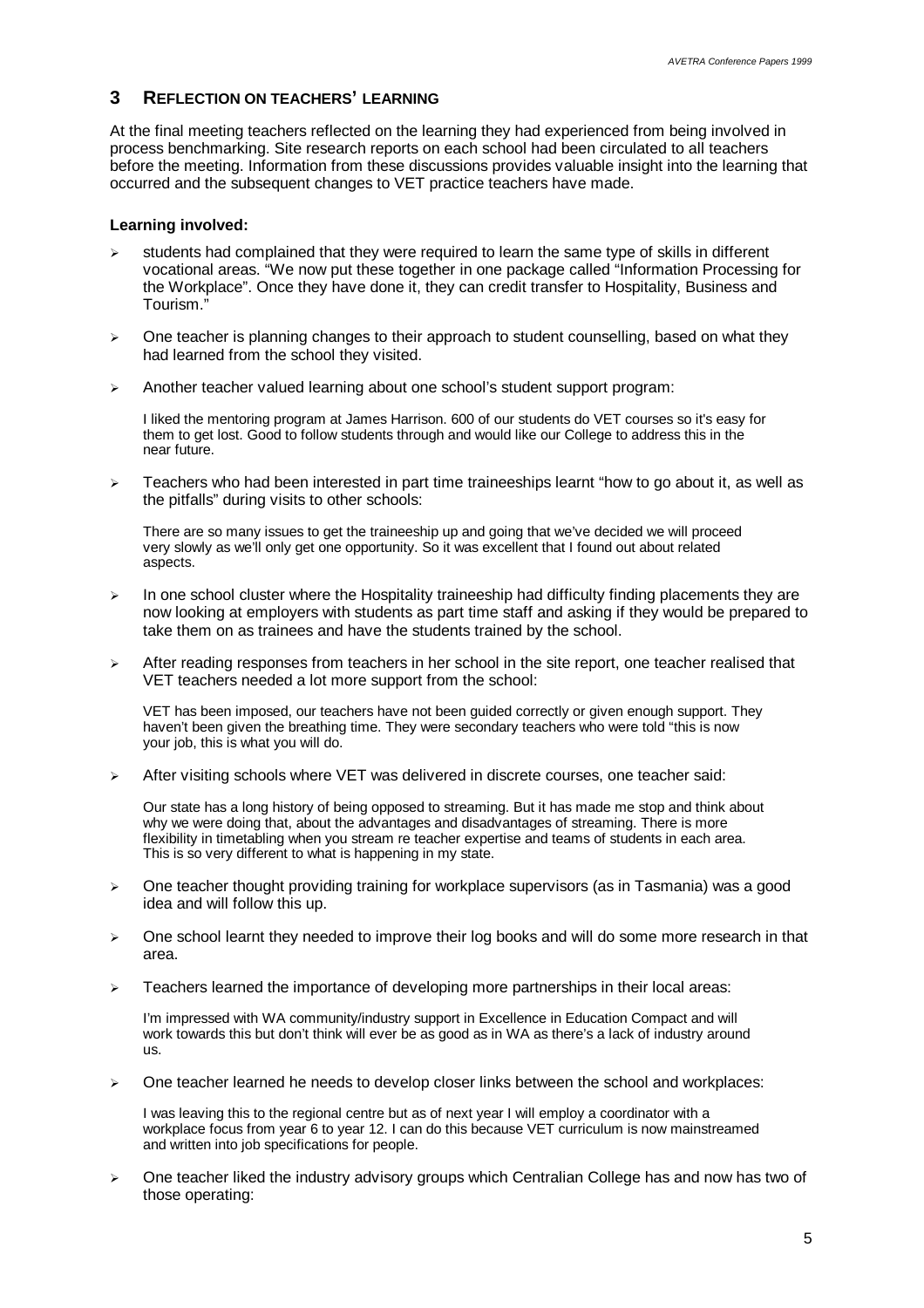We are going to use those to coordinate all of our work placements and look at content, industry support and stipulation of what competencies can be delivered on job. Really beneficial.

As can be seen from the above comments, process benchmarking actively contributed to the ongoing improvement of VET practice within the participating schools. Strong and enduring connections between participating schools and skills in reflective analysis has assisted participating teachers to solve VET problems and introduce new ideas into their own VET programs. Further, the approach was of considerable value in terms of encouraging VET practitioners to embrace research as an integral part of their practice. VEAC firmly believes that this promotion and support of "practitioner grounded" VET-based research is an important part of its role.

# **Summary**

Process benchmarking was adopted for this research because we were investigating the 'how' of schools delivering VET. It is a useful method whenever researchers are evaluating VET provision and identifying 'good practice'. Process benchmarking will not only identify good practice, it will encourage it by the quality process of 'continuous improvement'.

#### **ISSUES**

The method does cost more if practitioners are going to be fully reimbursed for the time taken to visit another provider, reflect on processes and practice and make changes in their own organisation. Some practitioners may be willing to become part of such a process for the benefits to their organisation, without financial reimbursement.

Conducting pre and post meetings with all practitioners was seen as being very useful by all involved, however with a national project it would be costly to bring people together.

Confidentiality may be a problem with some profit making organisations. They may not want somebody from another organisation copying their 'market edge' processes. However organisations with such an attitude would probably not agree to being involved in VET research in the first place.

### **BENEFITS**

#### **For practitioners:**

- $\geq$  structural opportunity to reflect on their practice within a dynamic area of current VET policy
- $\geq$  improvements for both their organisations and their own professional development
- $\ge$  learnt more about research methods and the value of collaborative research in improving practice
- $\triangleright$  got to visit another school interstate and spend three days assessing their delivery against the schools
- $\geq$  met seven other teachers from around Australia who are also delivering VET
- read full site reports from seven other schools on the issues and strengths of their VET provision.

#### **For the researcher:**

- $\geq$  'credibility' because was with a teaching professional when entering each school
- $\triangleright$  assistance with data gathering
- $\triangleright$  teacher contributed to data analysis and to evaluation of VET provision compared to their own school
- $\ge$  all teachers coming together for final day validated the research findings regarding good practice and models of delivery
- $\geq$  opportunity to explore the boundaries and possibilities of a relatively new research approach.

This paper only looked at one aspect of the VET in Senior Secondary Schools project. The many other issues are contained in the report which will be published in early 1999 by VEAC. The executive summary and individual case study findings are located on the project's web site: http://veac.org.au/vetinschools.